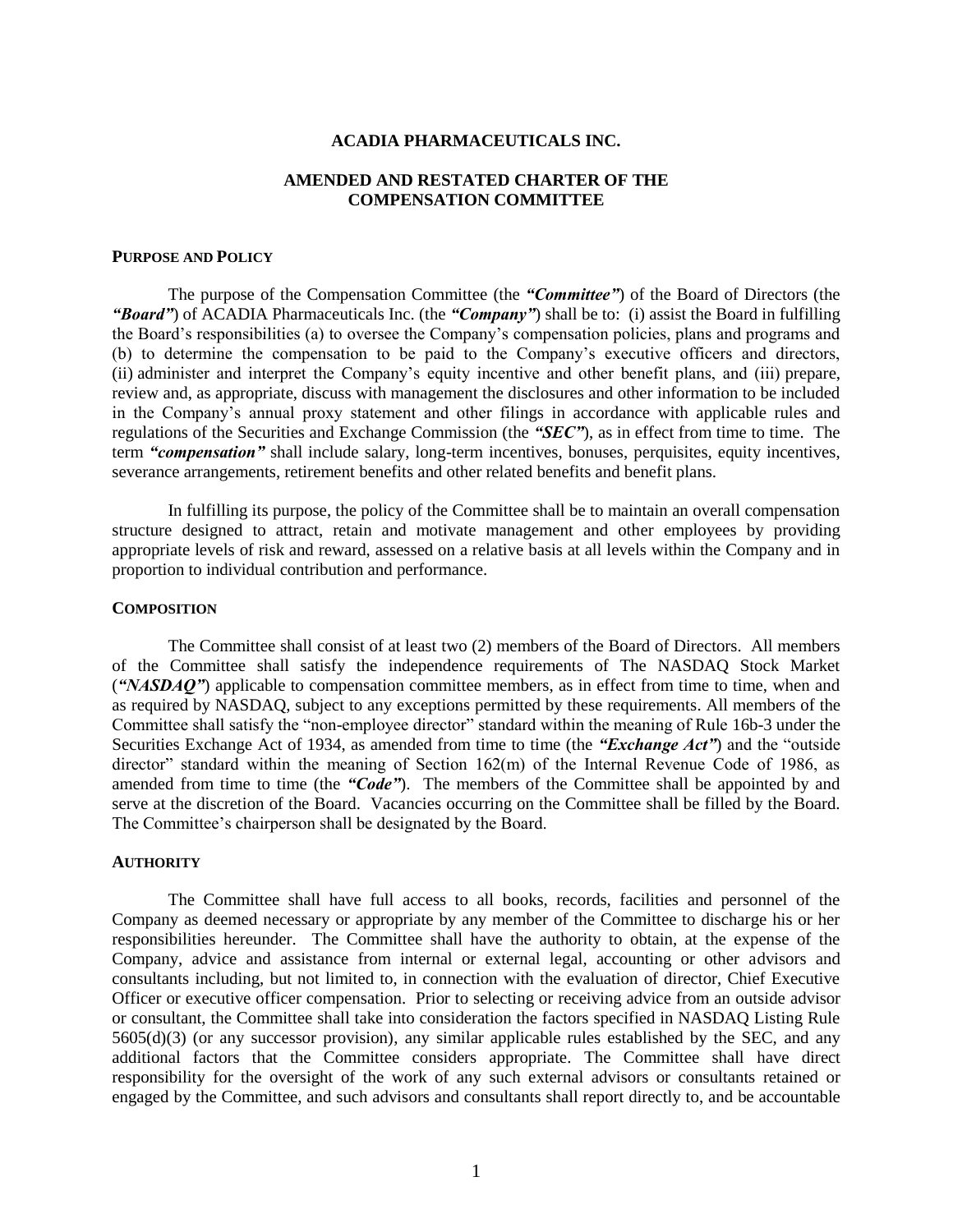to, the Committee. In addition, the Committee shall have sole authority to retain and terminate any such external advisors or consultants, including sole authority to approve such external advisor's or consultant's reasonable fees and other retention terms, all at the Company's expense. Other reasonable expenditures for external resources that the Committee deems necessary or appropriate in the performance of its duties are permitted at the Company's expense.

The Committee may form and delegate authority to subcommittees as appropriate, including, but not limited to, a subcommittee composed of one or more members of the Board to grant stock awards under the Company's equity incentive plans to persons who are not: (i) "covered employees" under Section 162(m) of the Code; (ii) individuals with respect to whom the Company wishes to comply with Section 162(m) of the Code; or (iii) then subject to Section 16 of the Exchange Act.

The operation of the Committee shall be subject to the Bylaws of the Company and Section 141 of the Delaware General Corporation Law, each as in effect from time to time. The approval of this Charter by the Board shall be construed as a delegation of authority to the Committee with respect to the responsibilities set forth herein and all of the ancillary powers necessary to assume such responsibilities and duties.

## **RESPONSIBILITIES**

To implement the Committee's purpose and policies, the Committee shall be charged with the following duties and responsibilities. The Committee may supplement and, except as otherwise required by applicable law or the requirements of NASDAQ, deviate from these activities as appropriate under the circumstances:

**1.** *Overall Compensation Strategy.* The Committee shall review and make recommendations to the full Board regarding the overall compensation strategy and policies for the Company, including:

- evaluating the compensation plans and programs advisable for the Company, as well as modification or termination of existing plans and programs;
- reviewing periodically the compensation paid to non-employee directors for their service on the Board and its committees:
- evaluating policies with respect to equity compensation arrangements, with the objective of appropriately balancing the perceived value of equity compensation and the dilutive and other costs of that compensation to the Company;
- reviewing regional and industry-wide compensation practices and trends to assess the propriety, adequacy and competitiveness of the Company's executive compensation programs among comparable companies in the Company's industry; provided, however, that the Committee shall ultimately exercise its independent judgment in determining the appropriate levels and types of compensation to be recommended;
- reviewing the terms of any employment agreements, severance arrangements, change-of-control protections and any other form of compensation for the Company's executive officers;
- reviewing any compensation arrangement for any executive officer involving any subsidiary, special purpose or similar entity, taking into account the potential for conflicts of interest in such arrangements and whether the arrangement has the potential to benefit the Company;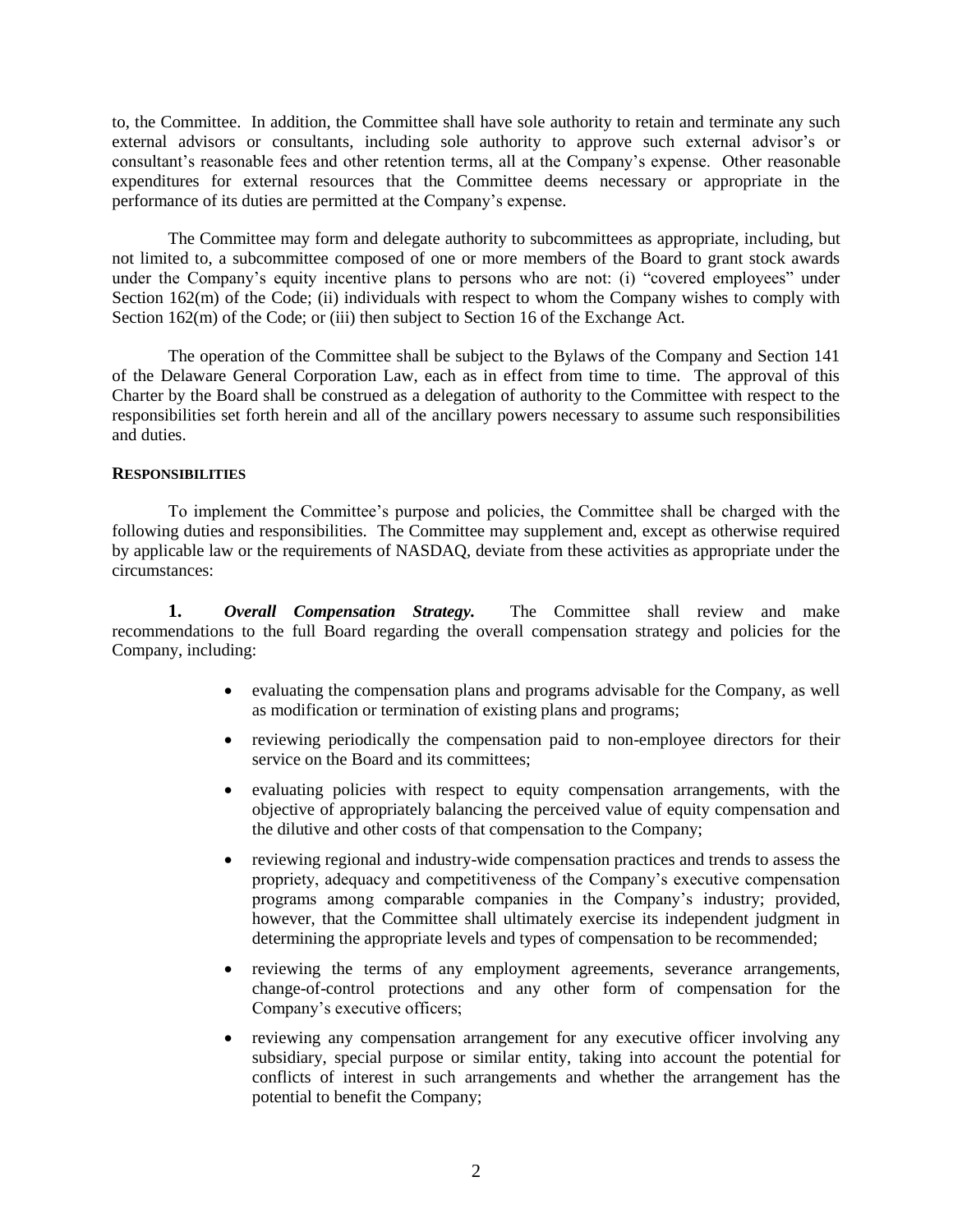- consider and respond to votes by the Company's stockholders to approve executive compensation as required by Section 14A of the Exchange Act and determine the Company's recommendations regarding the frequency of advisory votes on executive compensation;
- considering a policy designed to encourage executive officers and directors to acquire and hold a meaningful equity interest in the Company; and
- evaluating the efficacy of the Company's compensation policy and strategy in achieving expected benefits to the Company and otherwise furthering the Committee's policies.

**2.** *Compensation of Chief Executive Officer.* The Committee shall recommend to the Board for determination and approval the compensation and other terms of employment of the Company's Chief Executive Officer and shall evaluate the Chief Executive Officer's performance in light of relevant corporate performance goals and objectives, taking into account, among other things, the policies of the Committee and the Chief Executive Officer's performance in:

- fostering a corporate culture that promotes the highest levels of integrity and the highest ethical standards;
- developing and executing the Company's long-term strategic plan and conducting the business of the Company in a manner appropriate to enhance long-term stockholder value;
- achieving any other corporate performance goals and objectives; and
- achieving the Chief Executive Officer's individual performance goals and objectives as may be established by the Committee or the Board.

In determining the long-term incentive component of the Chief Executive Officer's compensation, the Committee should seek to achieve an appropriate level of risk and reward, taking into consideration the Company's performance and relative stockholder return, the potential benefits and costs to the Company of the award, the value of similar incentive awards given to chief executive officers of comparable companies, the awards given to the Company's Chief Executive Officer in past years, and such other criteria as the Committee deems advisable. The Chief Executive Officer may not be present during the voting or deliberations regarding his or her compensation.

**3.** *Compensation of Other Executive Officers.* The Committee shall recommend to the Board for determination and approval the compensation and other terms of employment of the other executive officers, taking into consideration the officer's success in achieving his or her individual performance goals and objectives as may be established by the Committee or the Board and the corporate performance goals and objectives deemed relevant to the officer as well as in fostering a corporate culture that promotes the highest levels of integrity and the highest ethical standards.

**4.** *Compensation of Non-Employee Directors.* The Committee shall review and recommend to the Board the type and amount of compensation to be paid or awarded to non-employee members of the Board, including retainer, Board meeting, committee and committee chair fees, as well as stock option grants or other equity awards.